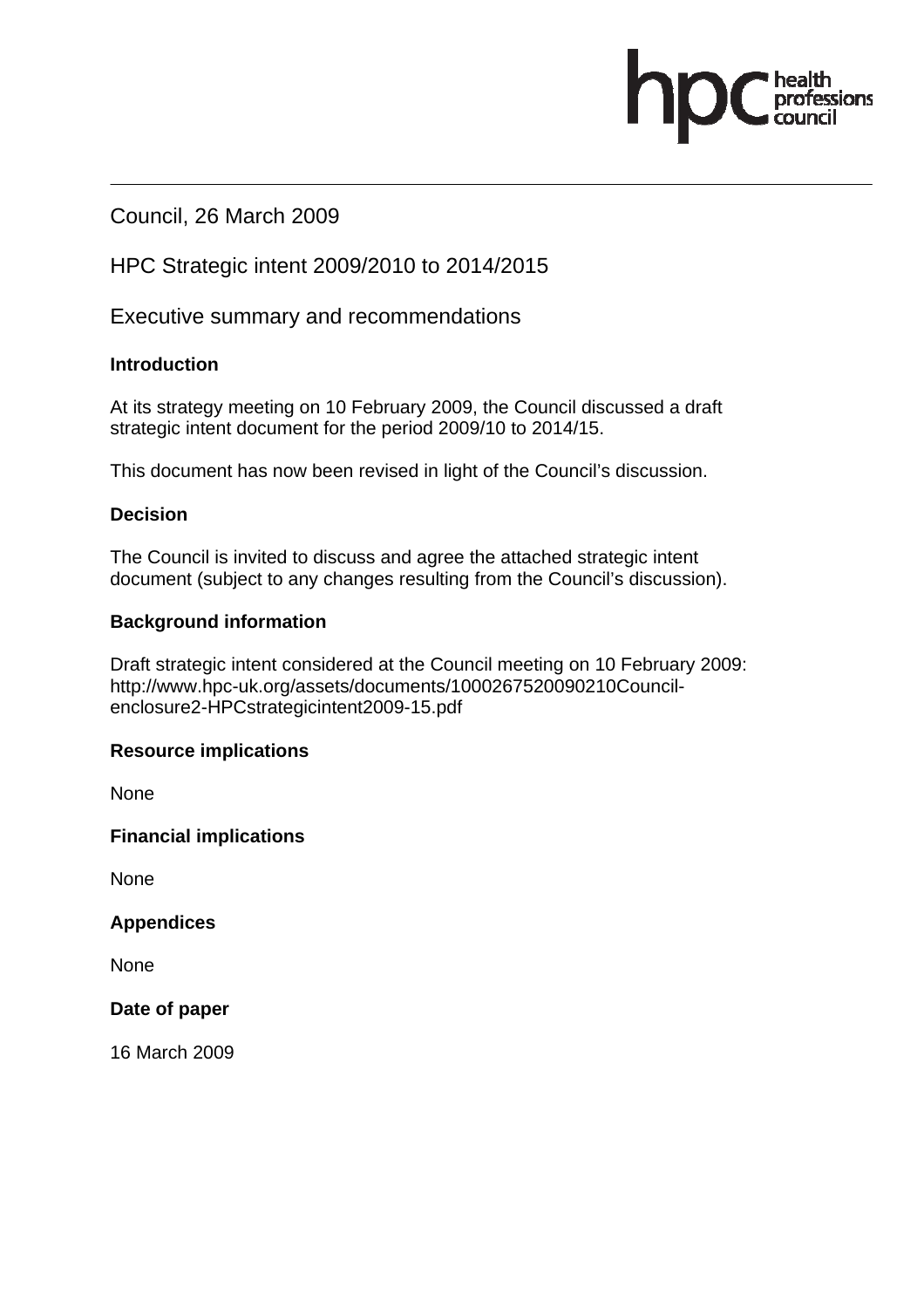

# **Health Professions Council**

**Strategic intent – 2009/10 to 2014/15** 

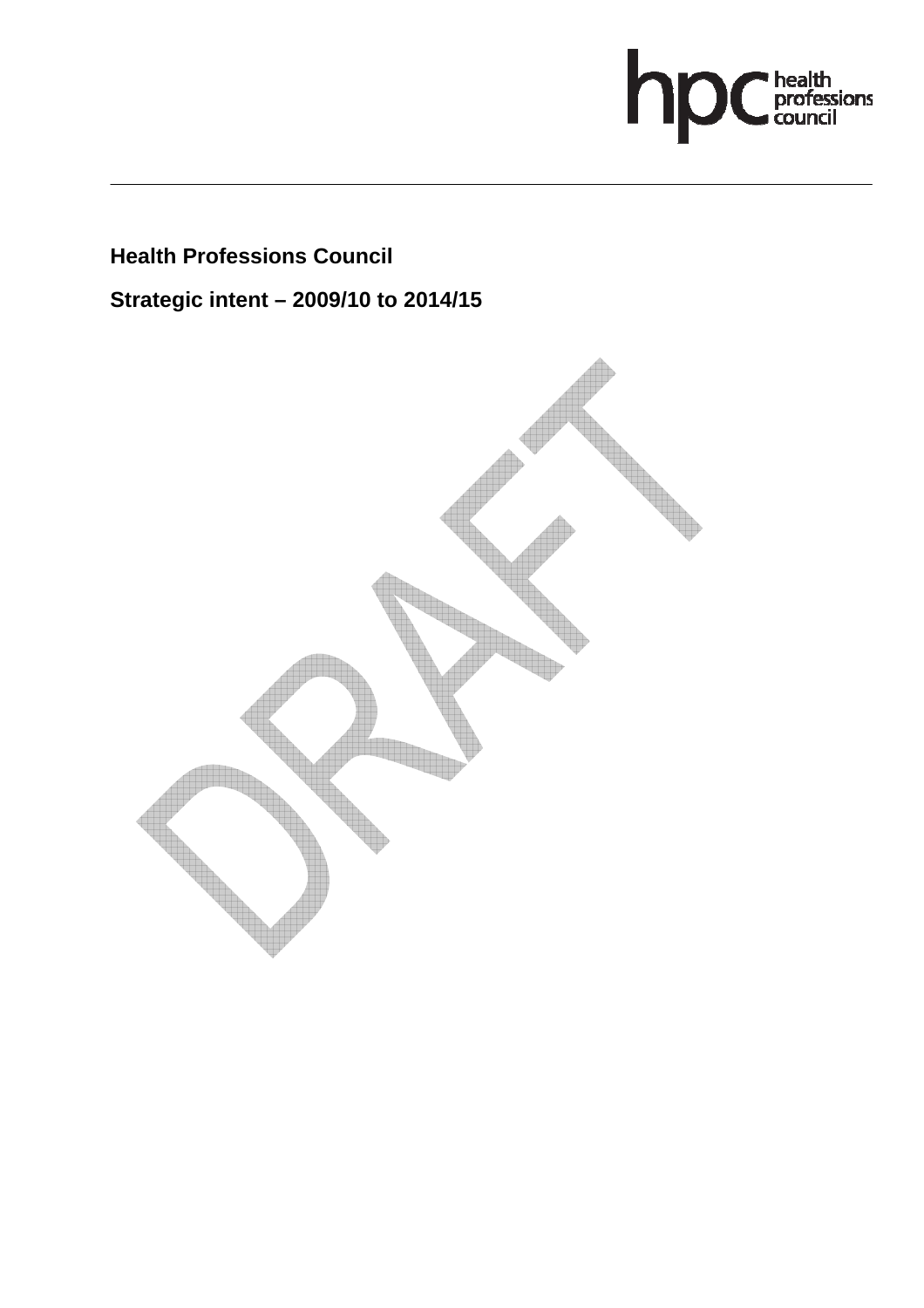#### **Introduction**

#### **About this document**

This document outlines the Health Professions Council's ('the Council') strategic intent for the period 2009/10 to 2014/15.

This document replaces the strategic intent published in 2007 for the period July 2007 to 2011. The strategic intent was previously published in 2002, 2004 and 2006.

The previous strategic intent identified key areas of work structured around three core 'themes':

• Improve

To improve the processes and performance of the organisation

• Influence

To influence the agendas of other organisations and the wider regulatory landscape

• Promote

To promote best practice in regulation

This new strategic intent is more topic focused, identifying the organisation's vision for the future and those areas that form the Council's strategic priorities for 2009/10 to 2013/15. However, the themes outlined above continue to be embedded in the vision and priorities outlined in this document.

### **About us**

The Health Professions Council is an independent UK healthcare regulator set up by the Health Professions Order 2001.

We currently regulate 13 professions:

- Arts therapists
- Biomedical scientists
- Chiropodists / podiatrists
- Clinical scientists
- Dietitians
- Occupational therapists
- Operating department practitioners
- Orthoptists
- Paramedics
- Physiotherapists
- Prosthetists / orthotists
- Radiographers
- Speech and language therapists

Our primary purpose is to 'safeguard the health and wellbeing of persons using or needing the services of registrants' (Health Professions Order 2001, Article 3  $(4)$ ).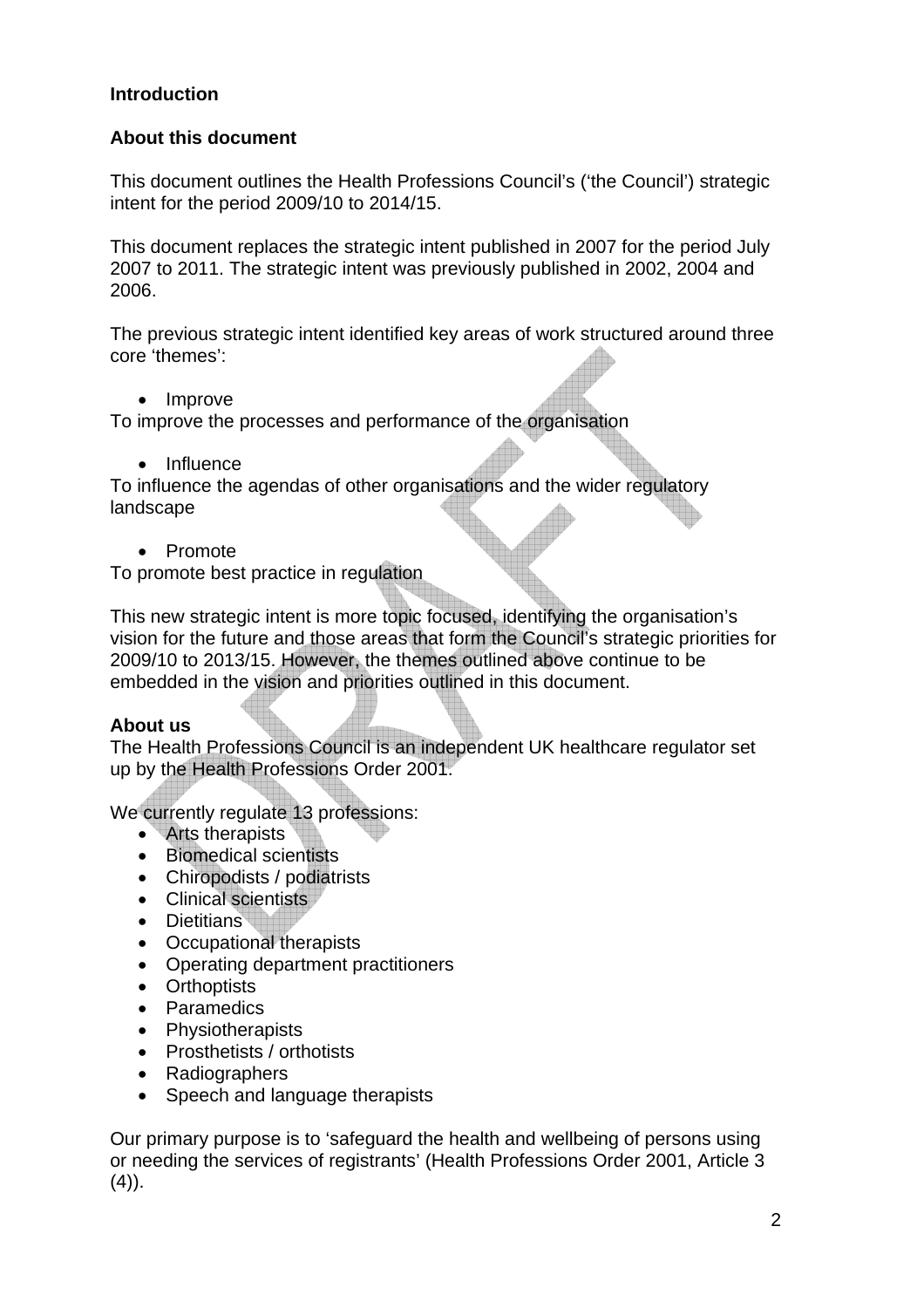To protect the public we:

- set standards for entry to the Register and for continued registration;
- approve education and training programmes that successfully deliver those standards;
- maintain a register of individuals who successfully complete those programmes; and
- take action if the standards may not have been met (i.e. via our fitness to practise process)

Unlike other health regulators, our legislation gives us the powers to make recommendations to the Secretary of State on the regulation of new groups.

## **External drivers**

The White Paper 'Trust, Assurance and Safety – The Regulation of Health Professionals in the  $21<sup>st</sup>$  Century' and the outcomes of working groups set up to implement the White Paper's recommendations will continue to be a crucial external driver.

In particular, this is a period in which there are a number of groups that are likely to become regulated which would lead to a significant growth in registrant numbers.

These groups include:

- Practitioner psychologists
- Hearing aid dispensers
- A range of healthcare scientists
- Psychotherapists and Counsellors
- Dance movement therapists

There may also be developments in the proposed regulation of acupuncturists, medical herbalists and traditional Chinese medicine practitioners and in the possible regulation or licensing of assistants or support workers. Further groups may also be recommended for regulation via the Council's new professions process.

Other White Paper recommendations that may have a significant impact in this period include:

- Proportionate and risk based revalidation of all health professionals
- Review of regulation likely to take place in 2011

The strategic objectives outlined in this document have been developed with reference to these external influences. However, this document will be kept under review and revised when there are significant changes to the internal or external environment.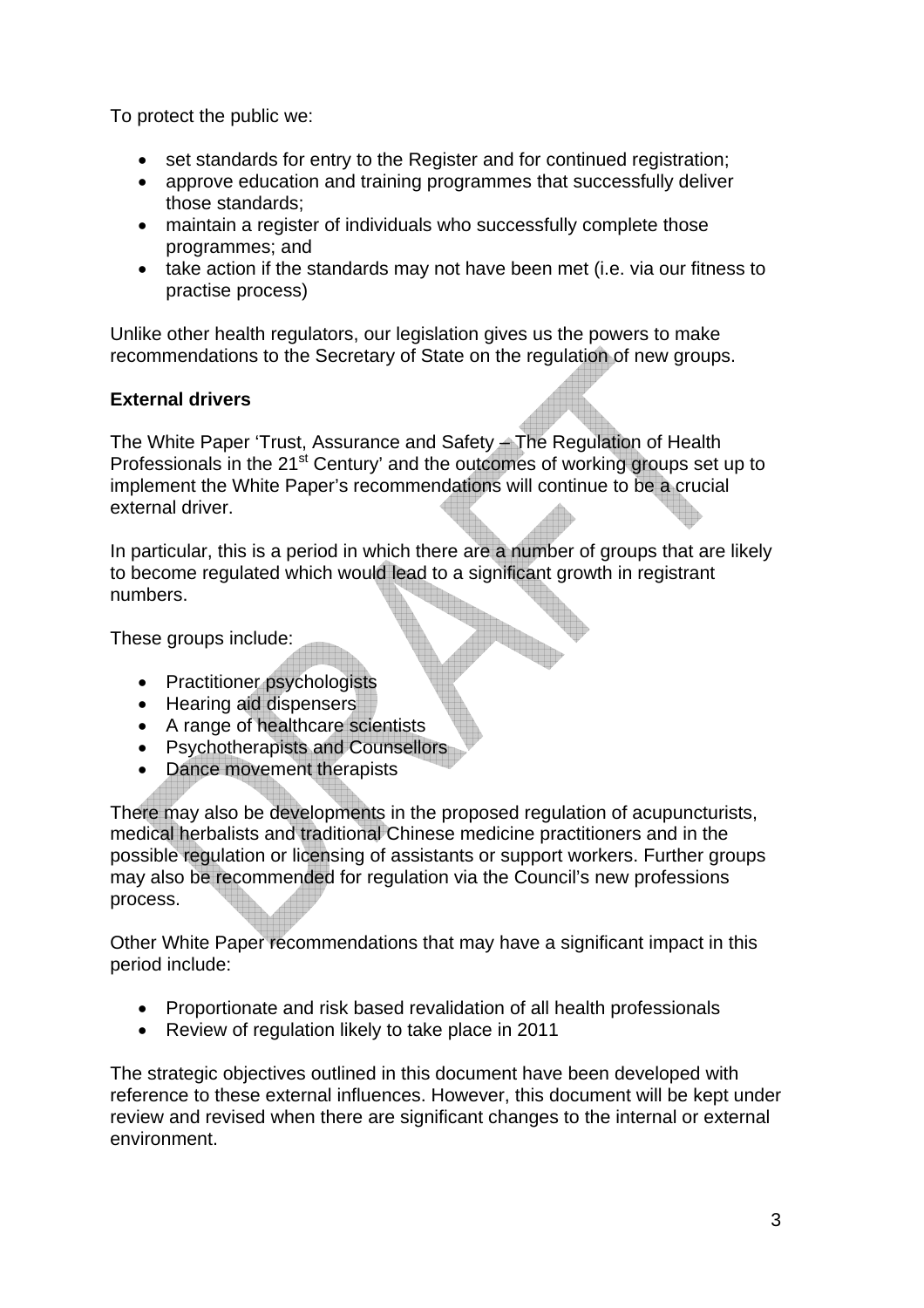#### **Internal drivers**

The HPC now has a well established culture of continuous quality improvement across all its departments. This culture acts as a catalyst for ongoing review of processes and implementing change where change results in improvement. This aspect of the culture of HPC also guards against any sense of complacency and reflects the overall values of the organisation.

The HPC believes that regulation is a safeguard for the public and a mark of quality for the professions. As such, HPC will seek to drive up standards in the professions it regulates and extend regulatory boundaries beyond the current regulated professions. It will pursue this using a consultative evidence based approach.

#### **Vision and values**

#### **Our vision**

*Our vision is to be recognised internationally as a model of good practice in the regulation of health professionals.* 

#### **Values**

Our values are a set of principles which reflect both the social context in which the organisation operates and its business drive to deliver effective and efficient regulation.

Our values are:

- **Transparency**
- **Collaboration**
- **Responsiveness**
- Value for money
- High quality service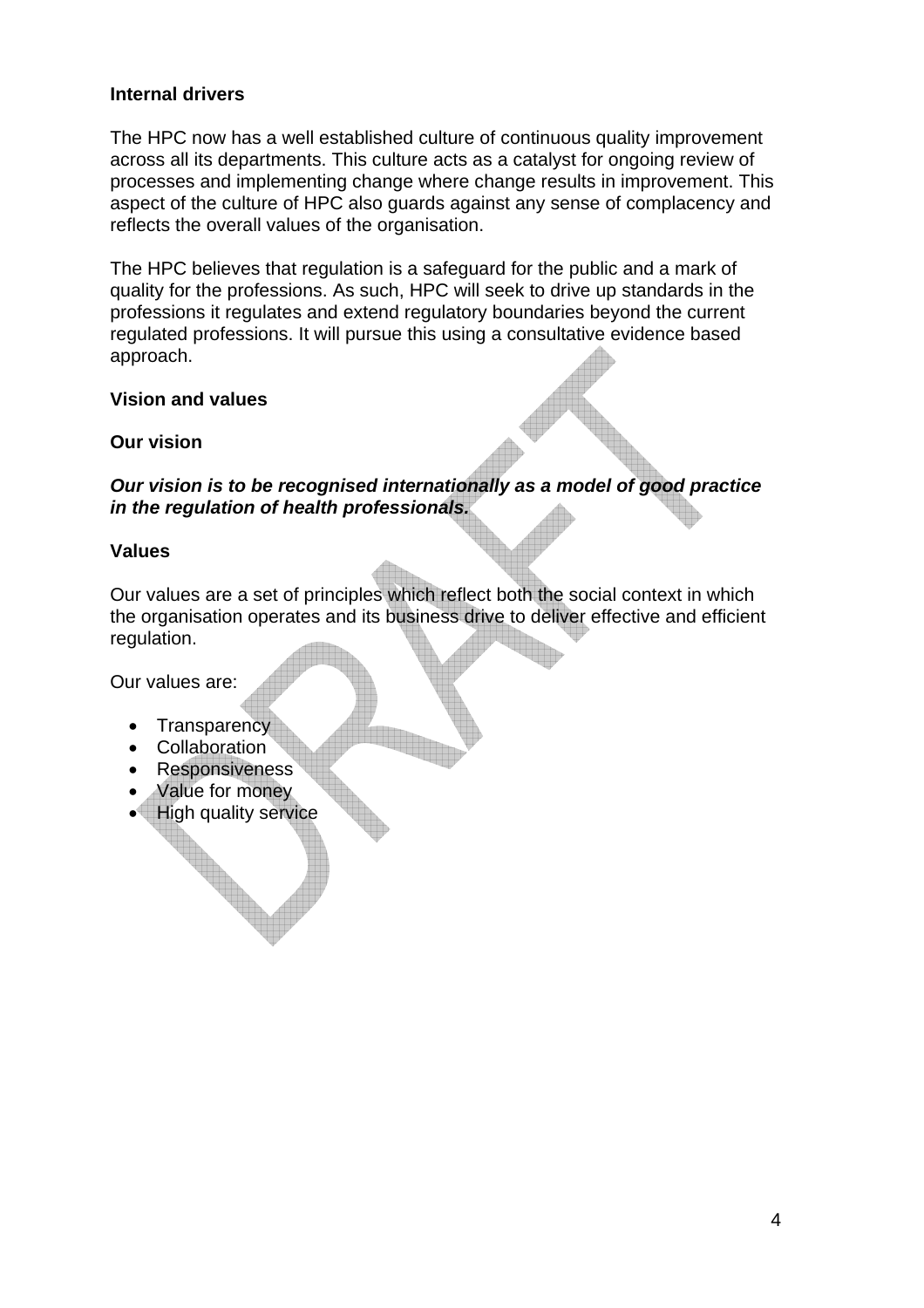#### **Strategic objectives**

The diagram illustrates how the strategic objectives are linked to the organisation's central commitment to public protection.



Beneath each objective, ways of delivering or measuring each objective are outlined. They are not intended to be exhaustive and are for indicative purposes only. However, they do give some indication as to how these objectives will be embedded in workplans and progress measured by the Council and its Committees. There will also be cross-referencing to the risk register held by each department and monitored by Council and its Committees.

- **1. To maintain and develop good governance during and after the restructuring of the Council**
- Ensure continued financial probity of the organisation
- Ensure continued risk management of the organisation
- Maintain regular monitoring of the organisation's performance against its strategic objectives
- Invest in training of employees and Council members to develop skills
- Continue to operate annual performance review of Council members and **Chair**
- Ensure restructured Council maintains its corporate memory and proactive engagement with the professions

#### **2. To maintain and develop efficient business processes throughout the organisation as it grows**

- Revise and update standards and processes as required across all functions
- Maintain and expand ISO registration
- Maintain and develop corporate social responsibility agenda
- Maintain and develop equality and diversity policies
- Build partnerships with suppliers and value for money procurement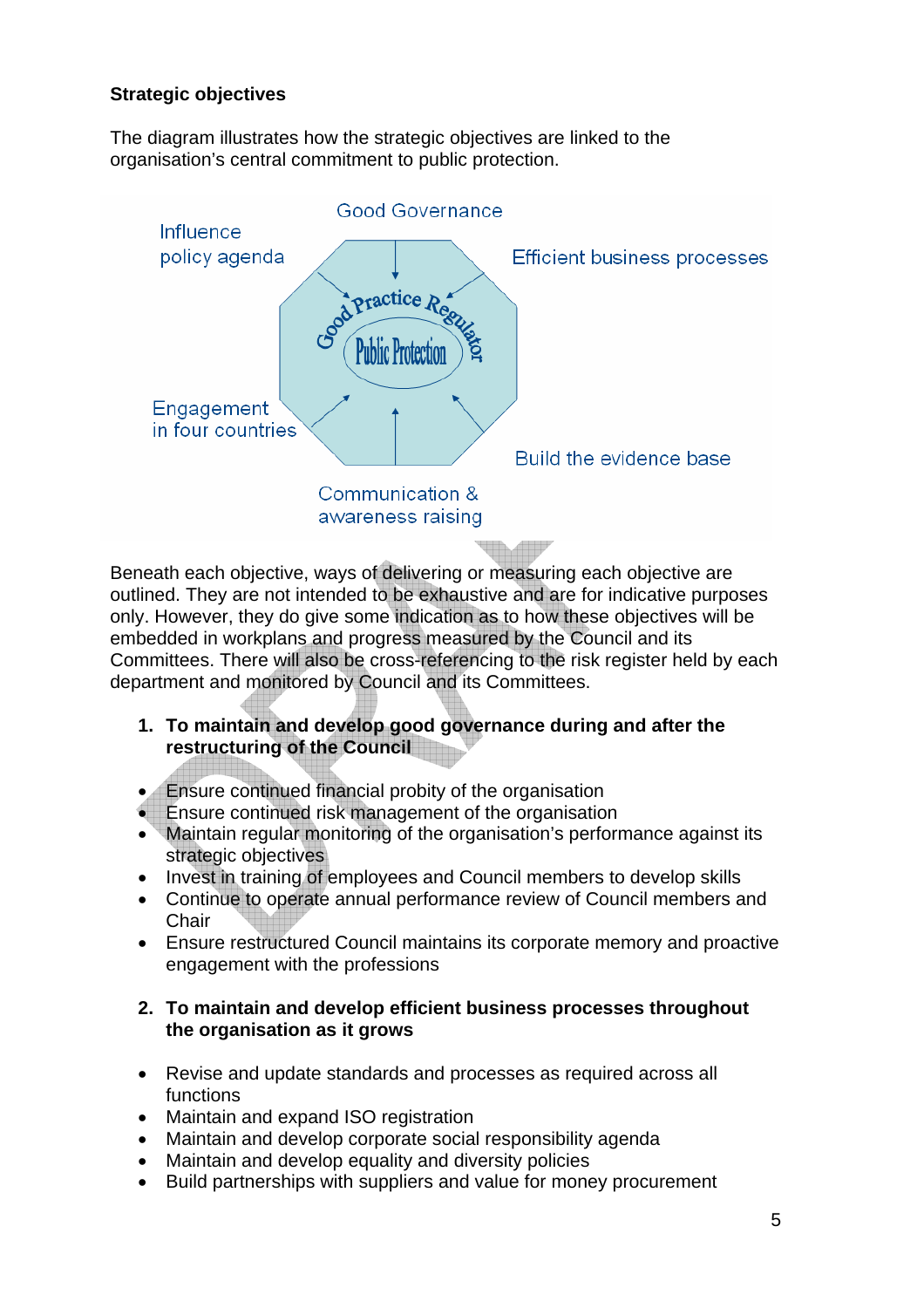#### **3. To increase understanding and awareness of regulation amongst all stakeholders**

- Raise awareness and understanding of the HPC's role in regulation across all key interest groups
- Extend engagement with the public through improved access to information about the HPC
- Influence the regulatory agenda through ongoing dialogue and engagement with key stakeholders
- Engage with registrants to increase understanding of the benefits of regulation, the work of the Council and what is required of them
- Engage with registrants to increase understanding of the benefits of regulation, the work of the Council and what is required of them
- Increase engagement with employers, government and other regulatory agencies across the four countries
- Ensure continued participation in the UK and international regulatory forums on best practice in regulation and the importance of global transparency and partnership working

### **4. To build the evidence base of regulation**

- Undertake research and consultation into HPC's current regulatory processes (i.e. fitness to practise, education, registration)
- Undertake research into risk based revalidation and CPD monitoring
- Engender greater understanding of risk based approaches to regulation
- Ensure that research reports are widely disseminated
- Use seminars to discuss research findings with stakeholders
- Ensure that HPC research findings are taken into account in the development of wider regulatory policies

# **5. To proactively influence the policy agenda on regulation reforms**

- Explore alternative models of regulation (i.e. licensing, protection of function) for some groups ( e.g. support workers and other occupations) and to make changes to the current systems where appropriate (e.g. extension to number of protected titles)
- Make proactive recommendations made to the Secretary of State and Scottish Ministers about the regulation of new groups and the regulatory impact of new or changing roles across the health and social care sector (e.g. post registration qualifications, number of regulators)
- Undertake more work in raising awareness and understanding of the need for the regulation of new professions
- Ensure HPC's research on revalidation and risk are disseminated
- Explore and make recommendations on the proposals around independent adjudication